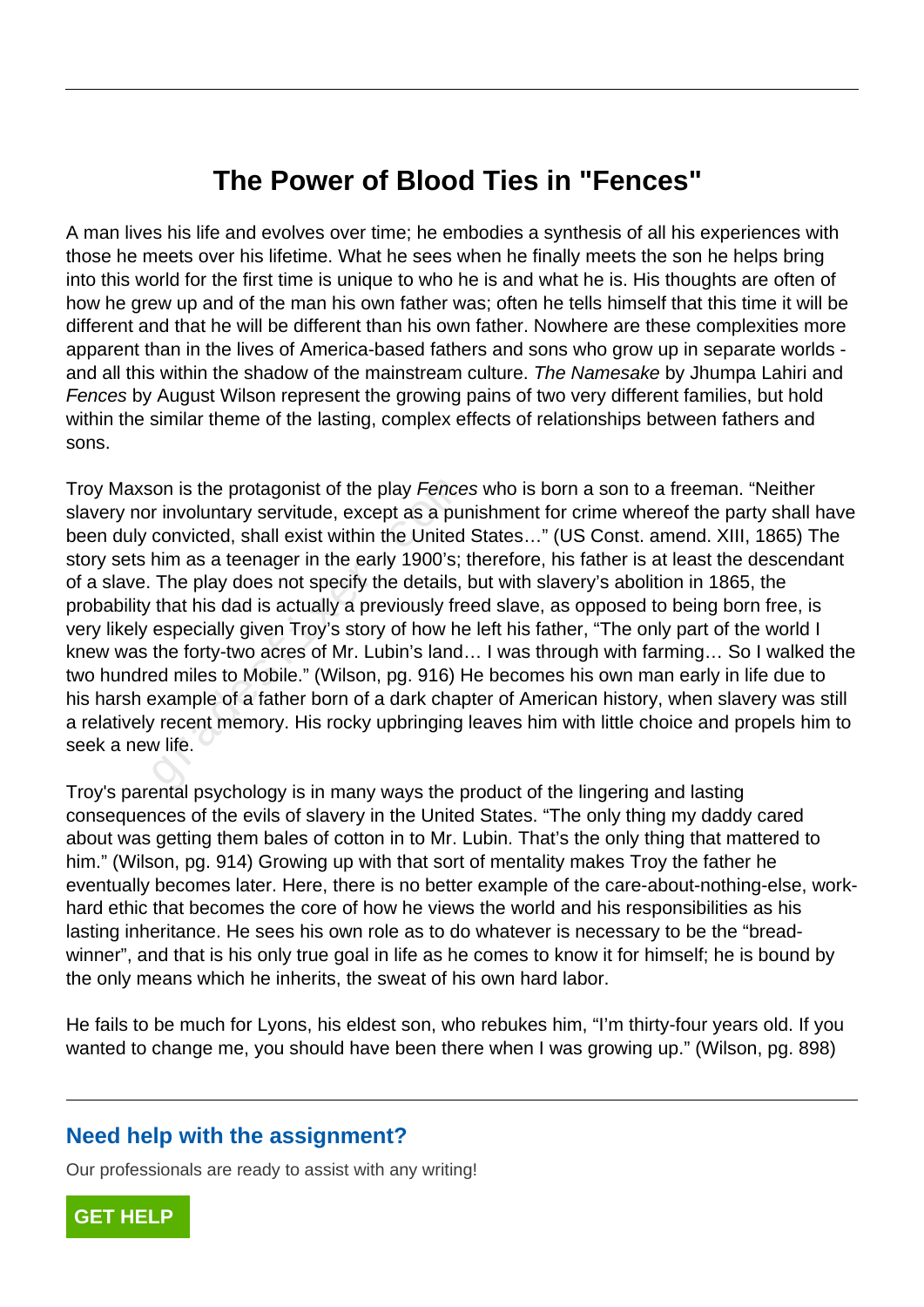With a relationship that's tenuous at best with Lyons, his tough love becomes greater with his younger son, Cory. "I don't want him to be like me! I want him to move as far away from my life as he can get." (Wilson, pg. 909) Troy is adamant about destroying any attempt to turn sports into a career, but he makes it abundantly clear that he does have the best of intentions. He drills Cory into being a responsible young man and continues to push him to ensure that he is a good, honest, hard worker. He believes, from his experiences and who he is, that no black man will ever make it in the white world of American sports.

Similar to Troy Maxson in at least sharing in concern for his son's future success, Ashoke Ganguli is profoundly thoughtful and nurturing in Lahiri's novel. "[He] looks on from one side, his wife's suitcase in hand, smiling with his head lowered. "Gogol enters the world," [Ashoke] will eventually write..." (Lahiri, pg. 29) At the very start, at the birth of his son, Ashoke is the type of father we are more quick to recognize and accept. He is the kind of man who wears his learned nature as a scholar and professor at an esteemed university quite well. His deep intellect shines through as he names his son after a brilliant writer that ties him in with his own past: a very personal background story that he waits and hopes to eventually reveal much later to his son one day when the time is right. He sees his son as a magnificent gift that he is given from surviving a terrible accident that almost took his life. In his son, he sees the wonders of life reborn and immediately makes the connection with his choice of naming him Gogol.

Being born of a very different cultural identity, Ashoke is often cautiously apprehensive with Gogol's maturation and takes steps not to lose his deeper connections to his son. "[Ashoke and his wife, Ashima,] send him to Bengali language and culture lessons every other Saturday... For when Ashima and Ashoke close their eyes it never fails to unsettle them, that their children sound just like Americans, expertly conversing in a language that still at times confounds them, in accents they are accustomed not to trust." (Lahiri, pg. 65) Bengali culture is important as a basis for how he raises his kids, and though he is open to them assimilating into America, he feels that if they lose connection to their heritage then they will also likely lose their familial ties to one another. Traditions, family, community, and India form the building blocks to his relationship with his children. y personal background story that he w<br>one day when the time is right. He see<br>ving a terrible accident that almost took<br>i immediately makes the connection wi<br>n of a very different cultural identity, As<br>aturation and takes s

Friction inevitably ensues when two worlds collide, as cultural differences and resulting issues have a way of sneaking themselves into the lives and relationships of fathers and sons. "I don't get it. Why did you have to give me a pet name in the first place? What's the point? …it's not even a Bengali name… How could you guys name me after someone so strange?" (Lahiri, pgs. 99-100) Ashoke is still waiting for the right moment when he feels that Gogol is ready to know his deeply personal reasons and connection to the name. "Then change it… In America anything is possible. Do as you wish." (Lahiri, pg. 100) Instead of telling outright why his name means so much to himself, Ashoke shows his persevering patience in his fathering style and also positively reinforces his son's continuance of assimilation into American ways and values

## **Need help with the assignment?**

Our professionals are ready to assist with any writing!

**[GET HELP](https://my.gradesfixer.com/order?utm_campaign=pdf_sample)**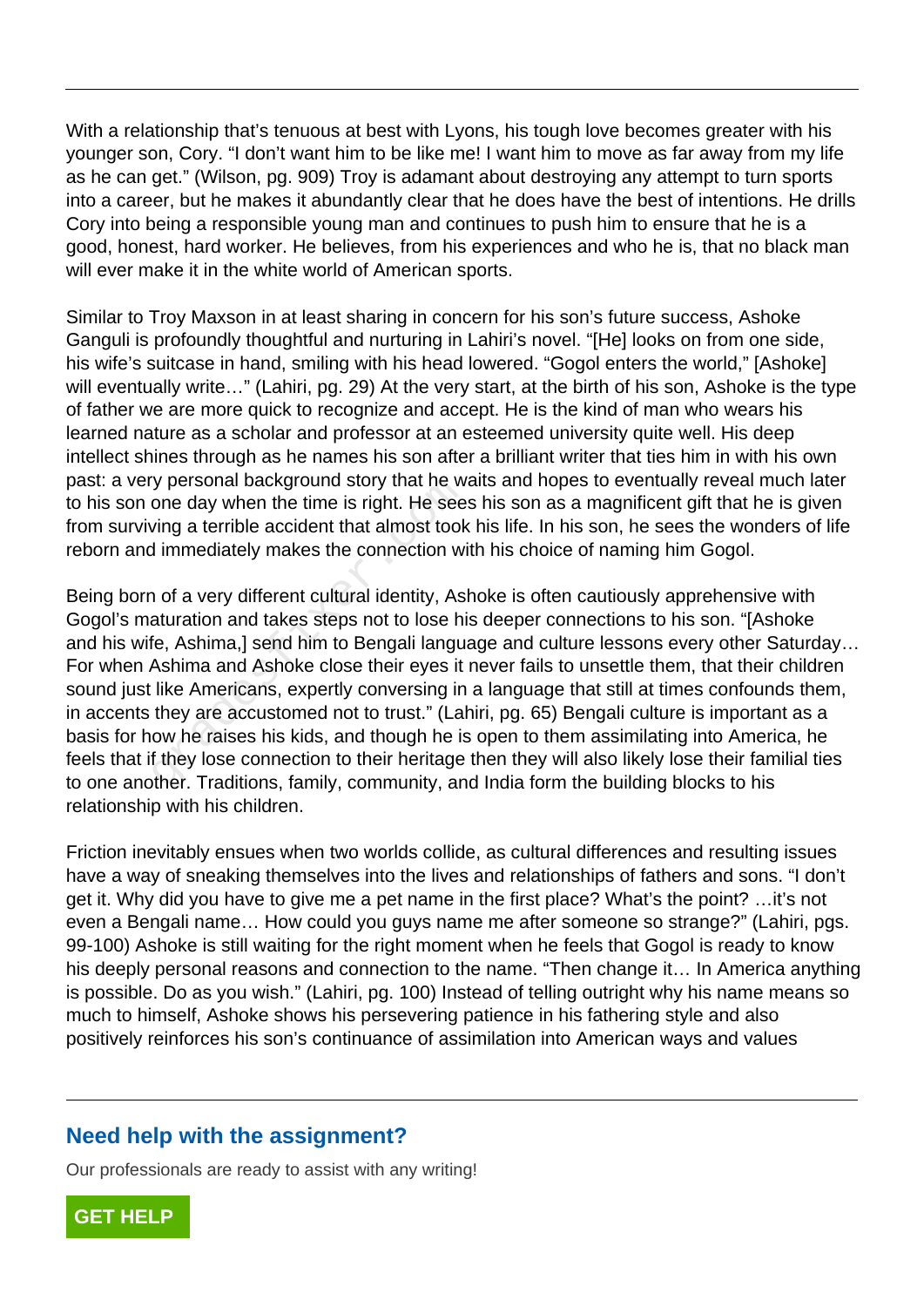above his own feelings. This is a trait that sets him far apart from Troy Maxson; Ashoke acquiesces to his son's wishes whereas Troy dictates his exact demands.

Much can be said about Ashoke's cultured Bengali ways: even though he is kind, caring, and relatively nurturing, Ashoke remains steadfast in his characteristic reservation about personal expression of emotions. It becomes difficult to finally tell Gogol of his name's importance. "[He] is not the type to admit such things, to speak openly of his desires, his moods, his needs… "I want to tell you something... It's about your name..." He tells him about the night that had nearly taken his life, and the book that saved his life, and about the year afterward, when he'd been unable to move." (Lahiri, pgs. 122-123) So in truth, Ashoke's waiting for the right time did not solely depend on whether or not Gogol was ready to know, but is more profoundly a reflection of his own long buildup of his collective state of readiness; his feelings on this deep personal matter, much like the original intention of the Bengali utterance of pet names, are so immensely private in meaning that he could not express himself until he was absolutely ready. Ashoke finally releases his legacy and loving connection to his son as he views him, a cherished gift and blessing.

It is often said that we don't fully appreciate those we love and their meaning and message until we lose them. "His father had always been particular about turning off the radio. In fact, there is no sign of his father in the car… [Gogol] shuts off the radio, drives in silence through the cold, bleak afternoon, through the flat, charmless town… wondering if this route is the same one his father had taken when he drove himself to the hospital." (Lahiri, pgs. 173-174) Gogol feels the connection to his father now suddenly and irrevocably cut from his existence, the silence in his father's rental car now oddly deafening to his soul and being. He remembers the little things his dad used to do and how he did them, and the absence of those things in the car is the realization of the fact that he is no more. said that we don't fully appreciate those<br>em. "His father had always been partic<br>his father in the car... [Gogol] shuts off<br>noon, through the flat, charmless town<br>taken when he drove himself to the ho<br>n to his father now s

The absence of his father finally triggers his complete understanding. "The Short Stories of Nikolai Gogol. "For Gogol Ganguli," "The man who gave you his name, from the man who gave you your name" …He wonders if he will be married again one day, if he will ever have a child to name… the book he had once forsaken, has abandoned until now. Until moments ago it was destined to disappear from his life altogether, but he has salvaged it by chance, as his father was pulled from a crushed train forty years ago… For now, he starts to read." (Lahiri, pgs. 288-291) The impact of his father is now in his full recognition. Forever the deep intellect of his parent transcends all boundaries, as his own namesake entwines with the life and memory of Ashoke. He comes to see his life as his father had already seen it all along, in a sense, as though written long before he was even born.

Troy Maxson as a father, like Ashoke Ganguli, burns a lasting legacy into his kids and especially in his son Cory. "The whole time I was growing up … living in this house … Papa was like a

### **Need help with the assignment?**

Our professionals are ready to assist with any writing!